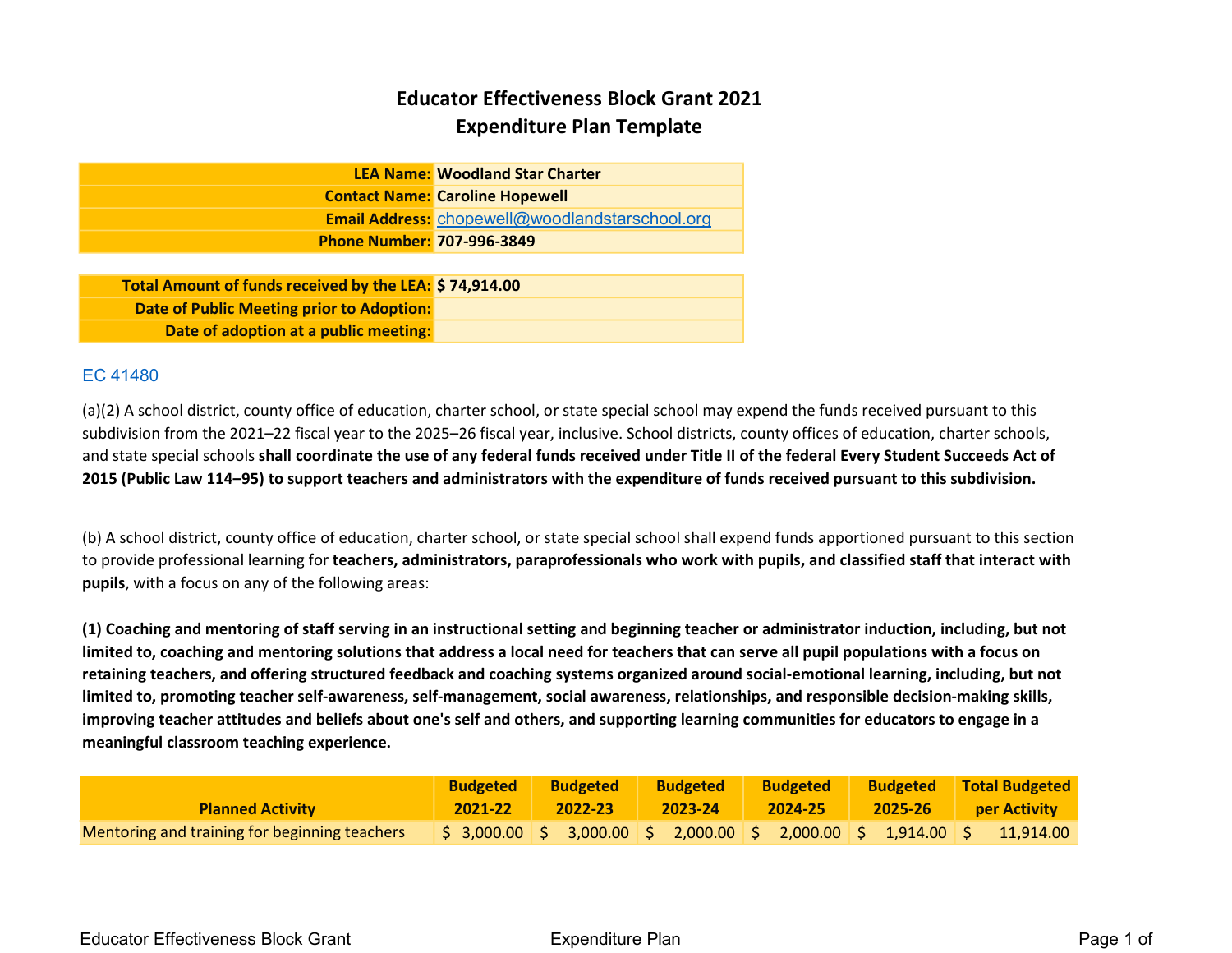#### Subtotal for this section:  $\frac{1}{5}$  3,000.00  $\frac{1}{5}$  3,000.00  $\frac{1}{5}$  2,000.00  $\frac{1}{5}$  2,000.00  $\frac{1}{5}$  1,914.00  $\frac{1}{5}$  11,914.00

(2) Programs that lead to effective, standards-aligned instruction and improve instruction in literacy across all subject areas, including English language arts, history-social science, science, technology, engineering, mathematics, and computer science.

| <b>Planned Activity</b>                                                                                                                                                                                                                                                                                                                                                                       | 2021-22 | 2022-23 | 2023-24 | 2024-25                                                                                                   | 2025-26       | per Activity |
|-----------------------------------------------------------------------------------------------------------------------------------------------------------------------------------------------------------------------------------------------------------------------------------------------------------------------------------------------------------------------------------------------|---------|---------|---------|-----------------------------------------------------------------------------------------------------------|---------------|--------------|
|                                                                                                                                                                                                                                                                                                                                                                                               |         |         |         |                                                                                                           |               |              |
| Structured Literacy supplies and ongoing training $\vert \xi \vert 8,000.00 \vert \xi \vert 3,500.00 \vert \xi \vert 2,500.00 \vert \xi \vert 2,500.00 \vert \xi \vert 2,500.00$                                                                                                                                                                                                              |         |         |         |                                                                                                           |               | 19,000.00    |
| <b>Core Mathematic Best Practices Training</b>                                                                                                                                                                                                                                                                                                                                                |         |         |         | $\frac{1}{2}$ ,000.00 $\frac{1}{2}$ ,000.00 $\frac{1}{2}$ ,000.00 $\frac{1}{2}$ 2,000.00 $\frac{1}{2}$    |               | 8,000.00     |
| <b>Core Science Best Practices Training</b>                                                                                                                                                                                                                                                                                                                                                   |         |         |         | $\frac{1}{2}$ 1,500.00 $\frac{1}{2}$ 1,500.00 $\frac{1}{2}$ 1,500.00 $\frac{1}{2}$ 1,500.00 $\frac{1}{2}$ |               | 6,000.00     |
| Subtotal for this section: $\vert \sin \theta \vert = 3.000.00 \vert \sin \theta = 7.000.00 \vert \sin \theta = 6.000.00 \vert \sin \theta = 6.000.00 \vert \sin \theta = 6.000.00 \vert \sin \theta = 6.000.00 \vert \sin \theta = 6.000.00 \vert \sin \theta = 6.000.00 \vert \sin \theta = 6.000.00 \vert \sin \theta = 6.000.00 \vert \sin \theta = 6.000.00 \vert \sin \theta = 6.000.0$ |         |         |         |                                                                                                           | $6,000.00$ \$ | 33,000.00    |

(3) Practices and strategies that reengage pupils and lead to accelerated learning.

| <b>Planned Activity</b>       | 2021-22 |                       | 2022-23                     |             | 2023-24                                                                       | 2024-25     |                 | 2025-26            |                    | <b>per Activity</b>      |
|-------------------------------|---------|-----------------------|-----------------------------|-------------|-------------------------------------------------------------------------------|-------------|-----------------|--------------------|--------------------|--------------------------|
|                               |         | $-157$                |                             | $-157$      | $-15$                                                                         | $\sim$      |                 | ٠                  |                    |                          |
|                               |         | $ \sqrt{S}$           |                             |             |                                                                               | $ \sqrt{S}$ |                 | <b>All College</b> | IS.                | $\overline{\phantom{a}}$ |
|                               |         | $ \sim$ $\sim$ $\sim$ |                             | $-15$       | $ \sqrt{5}$                                                                   | $\sim$      | $\sim$ S $\sim$ | $\sim$             | $\blacktriangle$ S | $\overline{\phantom{a}}$ |
|                               |         |                       |                             |             | $ \begin{matrix} 5 & -15 \end{matrix}$ $ \begin{matrix} 5 & -15 \end{matrix}$ | $ \sqrt{S}$ |                 | <b>Service</b>     | l S                | $\overline{\phantom{a}}$ |
| Subtotal for this section: \$ |         |                       | $\sim$ $\sim$ $\sim$ $\sim$ | $ \sqrt{S}$ | $ \sqrt{S}$                                                                   | $ \sqrt{S}$ |                 | ÷                  |                    | $\overline{\phantom{a}}$ |

(4) Strategies to implement social-emotional learning, trauma-informed practices, suicide prevention, access to mental health services, and other approaches that improve pupil well-being.

| <b>Planned Activity</b>                                                                                                                                     | 2021-22 | 2022-23 | 2023-24                                                                                                            | $2024 - 25$ | $2025 - 26$ | <b>per Activity</b> |
|-------------------------------------------------------------------------------------------------------------------------------------------------------------|---------|---------|--------------------------------------------------------------------------------------------------------------------|-------------|-------------|---------------------|
| <b>Suicide Prevention Program</b>                                                                                                                           |         |         | $800.00$ \$ $800.00$ \$ $800.00$ \$                                                                                |             | $800.00$ S  | 4,000.00            |
| <b>Social Emotional Learning Training</b>                                                                                                                   |         |         | $\frac{1}{2}$ \$ 1,000.00 $\frac{1}{2}$ 5 1,000.00 $\frac{1}{2}$ 5 1,000.00 $\frac{1}{2}$ 5 1,000.00 $\frac{1}{2}$ |             |             | 5,000.00            |
| Subtotal for this section: $\frac{1}{5}$ 1,800.00 $\frac{1}{5}$ 1,800.00 $\frac{1}{5}$ 1,800.00 $\frac{1}{5}$ 1,800.00 $\frac{1}{5}$ 1,800.00 $\frac{1}{5}$ |         |         |                                                                                                                    |             |             | 9,000.00            |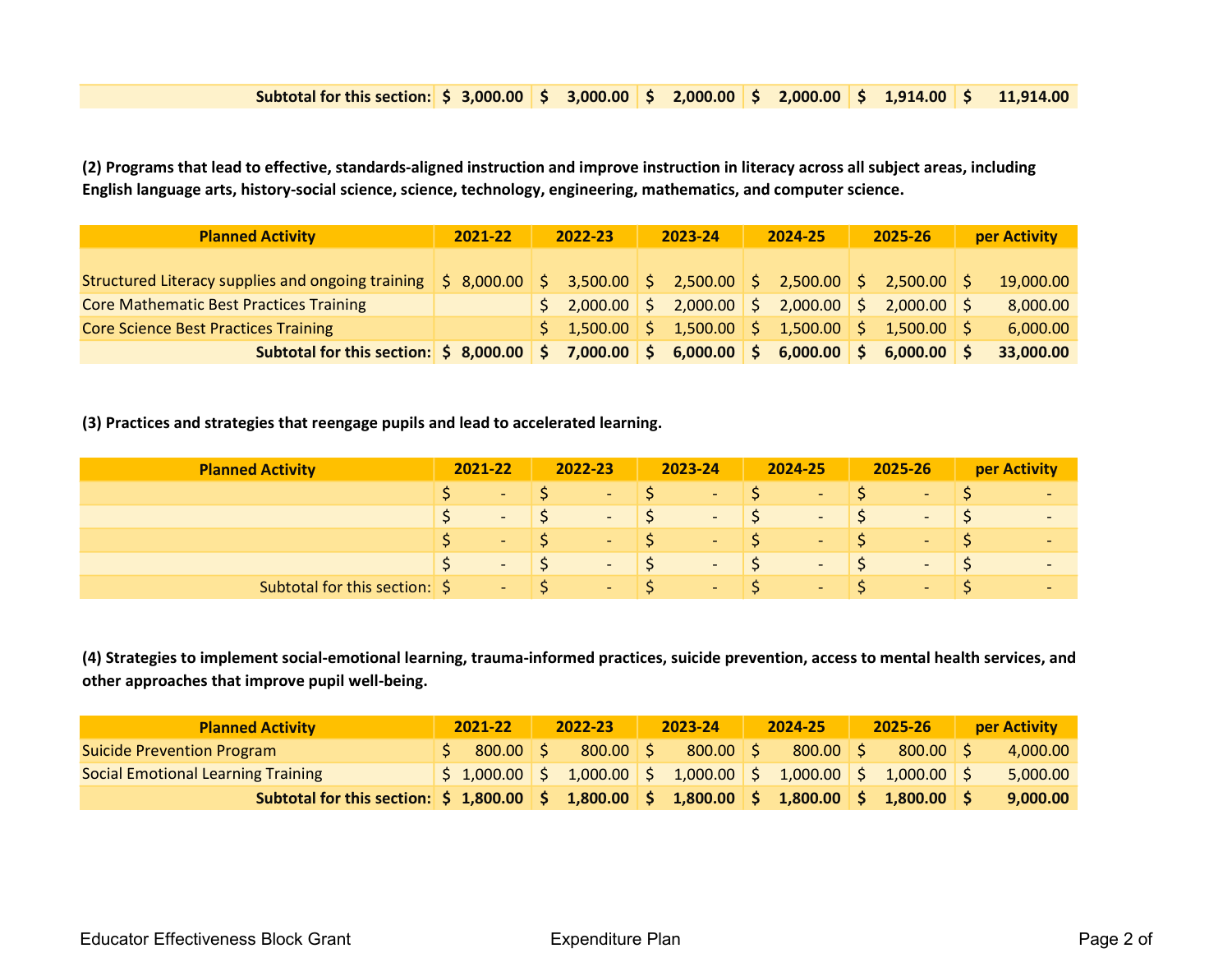(5) Practices to create a positive school climate, including, but not limited to, restorative justice, training around implicit bias, providing positive behavioral supports, multitiered systems of support, transforming a schoolsite's culture to one that values diverse cultural and ethnic backgrounds, and preventing discrimination, harassment, bullying, and intimidation based on actual or perceived characteristics, including disability, gender, gender identity, gender expression, language, nationality, race or ethnicity, religion, or sexual orientation.

| <b>Planned Activity</b>                                                                                                                                     | 2021-22                                                                                                        | 2022-23 | 2023-24 | 2024-25                                                                                                   | 2025-26 | <b>per Activity</b> |
|-------------------------------------------------------------------------------------------------------------------------------------------------------------|----------------------------------------------------------------------------------------------------------------|---------|---------|-----------------------------------------------------------------------------------------------------------|---------|---------------------|
| <b>Restorative Justice Training</b>                                                                                                                         |                                                                                                                |         |         | $\frac{1}{2}$ 1,500.00 $\frac{1}{2}$ 1,500.00 $\frac{1}{2}$ 1,500.00 $\frac{1}{2}$ 1,500.00 $\frac{1}{2}$ |         | 6,000.00            |
| Racial Bias training, Gender Identity/ Sexual                                                                                                               |                                                                                                                |         |         |                                                                                                           |         |                     |
| <b>Orientation Training</b>                                                                                                                                 | $\vert$ \$ 1,000.00 $\vert$ \$ 1,000.00 $\vert$ \$ 1,000.00 $\vert$ \$ 1,000.00 $\vert$ \$ 1,000.00 $\vert$ \$ |         |         |                                                                                                           |         | 5,000.00            |
| Subtotal for this section: $\frac{2}{5}$ 1,000.00 $\frac{2}{5}$ 2,500.00 $\frac{2}{5}$ 2,500.00 $\frac{2}{5}$ 2,500.00 $\frac{2}{5}$ 2,500.00 $\frac{2}{5}$ |                                                                                                                |         |         |                                                                                                           |         | 11,000.00           |

(6) Strategies to improve inclusive practices, including, but not limited to, universal design for learning, best practices for early identification, and development of individualized education programs for individuals with exceptional needs.

| <b>Planned Activity</b>                                                                                                                                                                                                             |  |  |  |  |  | 2021-22 2022-23 2023-24 2024-25 2025-26 per Activity                     |
|-------------------------------------------------------------------------------------------------------------------------------------------------------------------------------------------------------------------------------------|--|--|--|--|--|--------------------------------------------------------------------------|
| <b>Child Find Training</b>                                                                                                                                                                                                          |  |  |  |  |  | $\frac{1}{2}$ 500.00 \$ 500.00 \$ 500.00 \$ 500.00 \$ 500.00 \$ 2,500.00 |
| <b>Subtotal for this section: <math>\frac{2}{5}</math> 500.00 <math>\frac{2}{5}</math> 500.00 <math>\frac{2}{5}</math> 500.00 <math>\frac{2}{5}</math> 500.00 <math>\frac{2}{5}</math> 500.00 <math>\frac{2}{5}</math> 2,500.00</b> |  |  |  |  |  |                                                                          |

(7) Instruction and education to support implementing effective language acquisition programs for English learners, which may include integrated language development within and across content areas, and building and strengthening capacity to increase bilingual and biliterate proficiency.

| <b>Planned Activity</b>                                                                                                                                              | $2021 - 22$ | $2022-23$ |  | 2023-24   2024-25   2025-26   per Activity                                                                                                |  |  |
|----------------------------------------------------------------------------------------------------------------------------------------------------------------------|-------------|-----------|--|-------------------------------------------------------------------------------------------------------------------------------------------|--|--|
| <b>EL Continued Education Training</b>                                                                                                                               |             |           |  | $\frac{1}{2}$ 1,500.00 $\frac{1}{2}$ 1,500.00 $\frac{1}{2}$ 1,500.00 $\frac{1}{2}$ 1,500.00 $\frac{1}{2}$ 1,500.00 $\frac{1}{2}$ 7,500.00 |  |  |
| Subtotal for this section: $\frac{1}{5}$ 1,500.00 $\frac{1}{5}$ 1,500.00 $\frac{1}{5}$ 1,500.00 $\frac{1}{5}$ 1,500.00 $\frac{1}{5}$ 1,500.00 $\frac{1}{5}$ 7,500.00 |             |           |  |                                                                                                                                           |  |  |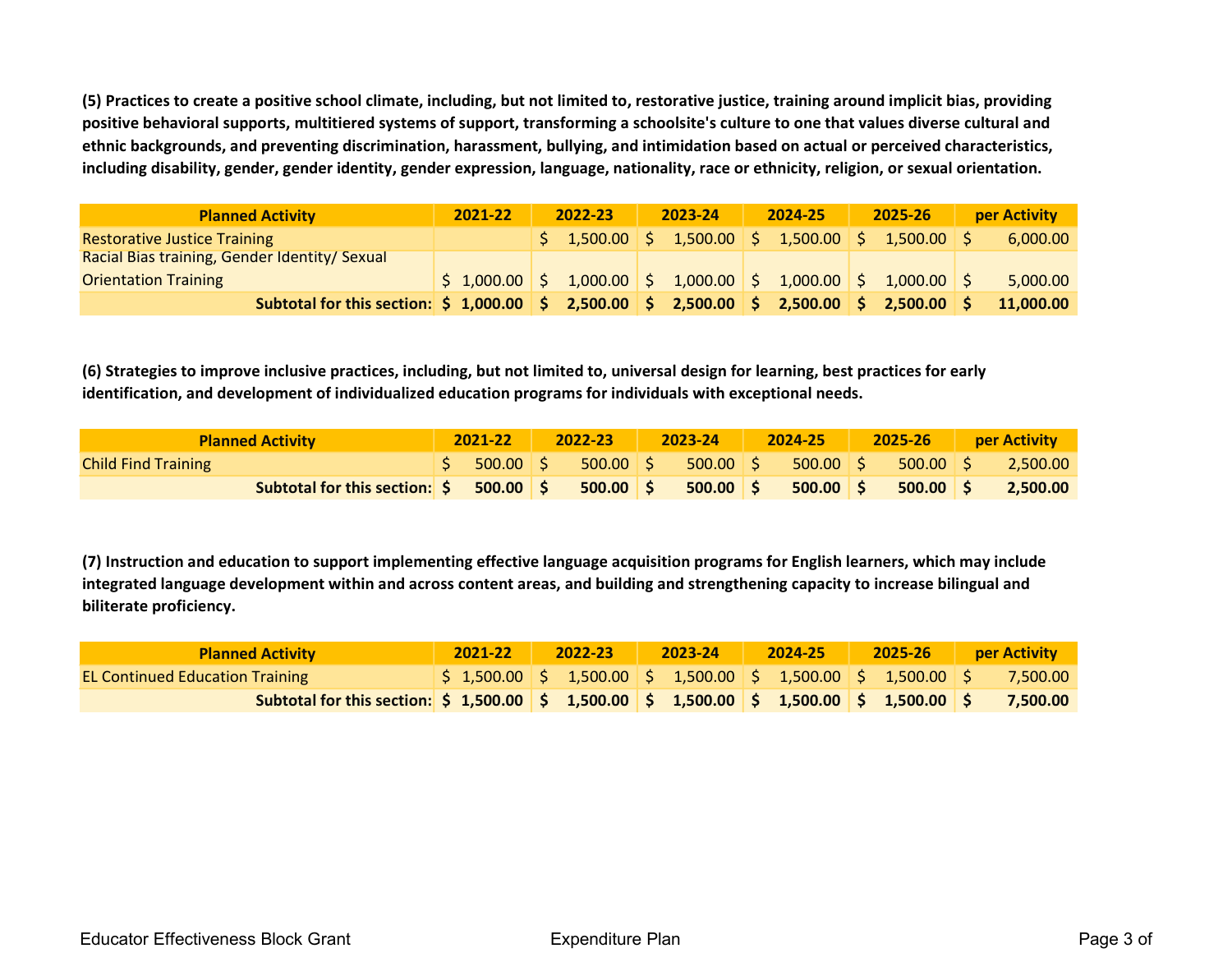## (8) New professional learning networks for educators not already engaged in an education-related professional learning network to support the requirements of subdivision (c).

 (c) To ensure professional development meets educator and pupil needs, local educational agencies are encouraged to allow schoolsite and content staff to identify the topic or topics of professional learning. Professional learning provided pursuant to this section shall do both of the following:

 (1) Be content focused, incorporate active learning, support collaboration, use models of effective practice, provide coaching and expert support, offer feedback and reflection, and be of sustained duration.

 (2) As applicable, be aligned to the academic content standards adopted pursuant to Sections 51226, 60605, 60605.1, 60605.2, 60605.3, 60605.4, 60605.8, and 60605.11, and the model curriculum adopted pursuant to Section 51226.7, as those sections read on June 30, 2020, and former Section 60605.85, as that section read on June 30, 2014.

| <b>Planned Activity</b>       | 2021-22 |                             |                             | 2022-23     | 2023-24               | 2024-25                  | 2025-26    | per Activity             |
|-------------------------------|---------|-----------------------------|-----------------------------|-------------|-----------------------|--------------------------|------------|--------------------------|
|                               |         | $-15$                       |                             |             | $-157$                | <b>Contract Contract</b> | $\sim$     |                          |
|                               |         | $ \sqrt{S}$                 |                             |             |                       | $ \sqrt{S}$              | $\sim 100$ | $\overline{\phantom{a}}$ |
|                               | S.      | $\sim$                      |                             | $ \sqrt{S}$ | $ \sim$ $\sim$ $\sim$ | $ \sqrt{S}$              | $\sim$     |                          |
|                               |         | $\sim$ $\sim$ $\sim$ $\sim$ |                             | $ \sqrt{5}$ | $\sim$ $\sqrt{5}$     | $ \sqrt{S}$              | $\sim$     | п.                       |
| Subtotal for this section: \$ |         |                             | $\sim$ $\sim$ $\sim$ $\sim$ |             | $ \sim$ $\sim$ $\sim$ | $ \sqrt{S}$              | re la      |                          |

(9) Instruction, education, and strategies to incorporate ethnic studies curricula adopted pursuant to Section 51226.7 into pupil instruction for grades 7 to 12, inclusive.

| <b>Planned Activity</b>       | 2021-22 |                             | $2022 - 23$ |                                    | 2023-24                     | 2024-25            | 2025-26    | per Activity             |
|-------------------------------|---------|-----------------------------|-------------|------------------------------------|-----------------------------|--------------------|------------|--------------------------|
|                               |         | $-157$                      |             | $-157$                             | $-157$                      | in the             | ж.         |                          |
|                               |         | $ \sqrt{5}$                 |             |                                    |                             |                    | $\sim 100$ | $\sim$                   |
|                               | S.      | $ \sqrt{S}$                 |             | $-1$ $S$                           | $-1$ $S$                    | $\vert$ S<br>1 – 1 | $\sim$     | $\overline{\phantom{0}}$ |
|                               |         | $\sim$ $\sim$ $\sim$ $\sim$ |             | $\sim$ $\sim$ $\sim$ $\sim$ $\sim$ | $\sim$ $\sim$ $\sim$ $\sim$ | $\sim$ $\sqrt{5}$  | $\sim$     | $\sim$                   |
| Subtotal for this section: \$ |         |                             |             | $\sim$ $\sim$ $\sim$ $\sim$        | $ \sqrt{S}$                 | $ \sqrt{S}$        | $\sim$     | $\overline{\phantom{0}}$ |

(10) Instruction, education, and strategies for certificated and classified educators in early childhood education, or childhood development.

| <b>Planned Activity</b> | 2021-22 |  | 2022-23 | 2023-24 | <b>2024-25</b> 2025-26 per Activity                         |  |     |
|-------------------------|---------|--|---------|---------|-------------------------------------------------------------|--|-----|
|                         |         |  |         |         | $S \t - 1S \t - 1S \t - 1S \t - 1S \t - 1S \t - 1S \t - 1S$ |  |     |
|                         |         |  |         |         | $S - S = S - S - S - S$                                     |  | - 7 |
|                         |         |  |         |         | - S - S - S - S - S                                         |  |     |